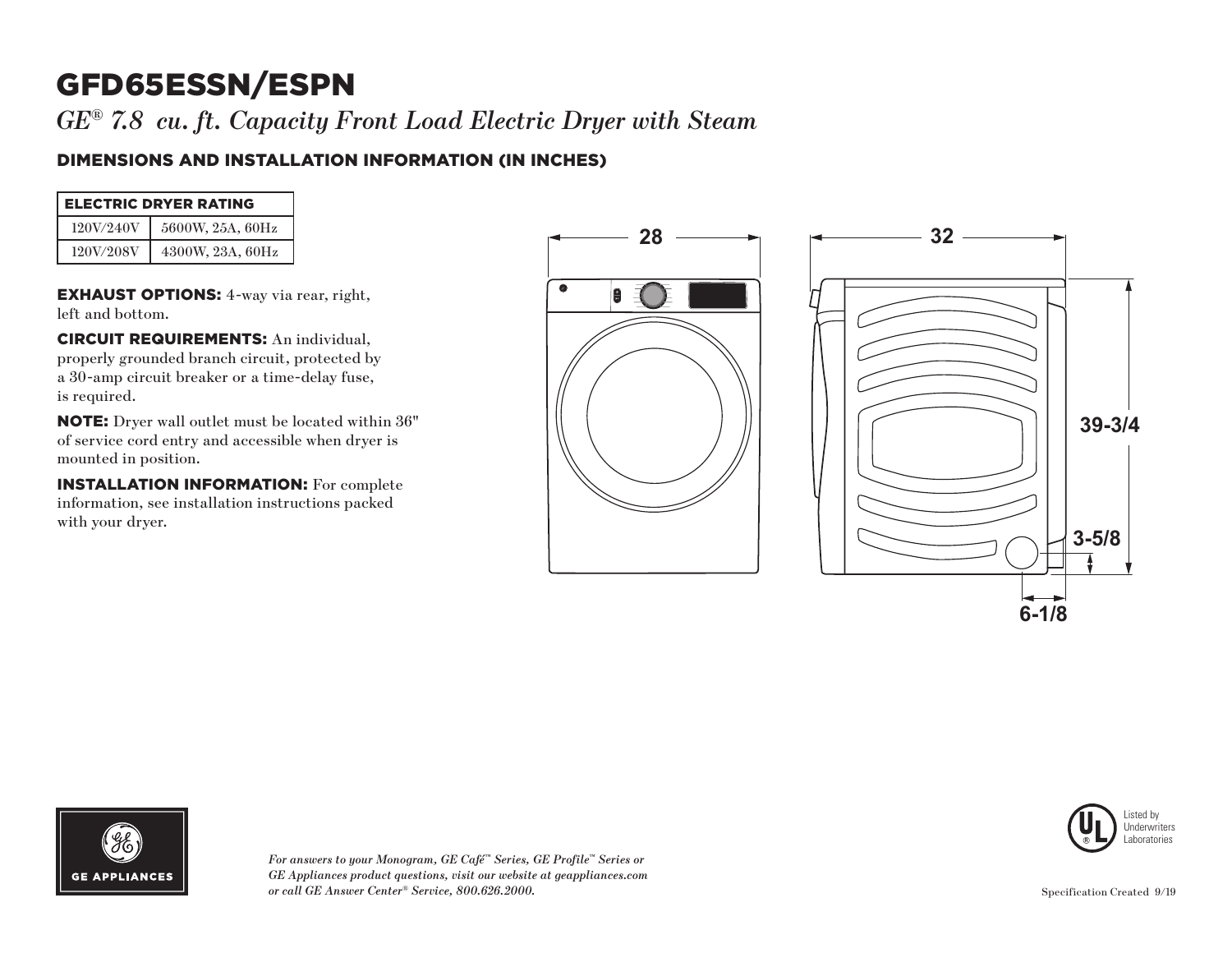## *GE® 7.8 cu. ft. Capacity Front Load Electric Dryer with Steam*

### SPECIAL INSTALLATION REQUIREMENTS:

### STACKED INSTALLATION:

Brackets for stacking dryer over washer are not included with the dryer. Order part no. GFA28KITN.

### ALCOVE OR CLOSET INSTALLATION:

If your dryer is approved for installation in an alcove or closet, it will be label on the dryer back.

The dryer MUST be exhausted to the outside.

Minimum clearances between dryer cabinet and adjacent walls or other surfaces are: 0" all sides and top.\*

Closet doors must be louvered or otherwise ventilated and must contain a minimum of 60 sq. in. of open area equally distributed. If this closet contains both a washer and a dryer, doors must contain a minimum of 120 sq. in. of open area equally distributed.

No other fuel-burning appliance shall be installed in the same closet with a gas dryer.

### BATHROOM OR BEDROOM INSTALLATION:

The dryer MUST be exhausted to the outdoors.

The installation must conform with the local codes, or in the absence of local codes, with the National Electric Code and National Fuel Gas Code, ANSI Z223 for gas dryers.

### MINIMUM CLEARANCE OTHER THAN ALCOVE OR CLOSET INSTALLATIONS:

Minimum clearances to combustible surfaces 0" all sides and top.\*

### FOR MORE INFORMATION ON VENTING KITS AND ACCESSORIES, PLEASE CALL 1-800-GE-CARES.

\*For improved performance, a 1/2" clearance is suggested on each side.

# (IN INCHES) **54-1/2"**

STACKED DIMENSIONS



### PEDESTAL DIMENSIONS (IN INCHES) GFP1528PNDG - DIAMOND GRAY GFP1528PNRS - SAPPHIRE BLUE GFP1528PNSN - SATIN NICKEL GFP1528SNWW - WHITE

This optional 16" pedestal raises the door opening and height of the washer or dryer.



**16"**



**GE APPLIANCES** 

*For answers to your Monogram, GE Café™ Series, GE Profile™ Series or GE Appliances product questions, visit our website at geappliances.com or call GE Answer Center® Service, 800.626.2000.* Specification Created 9/19

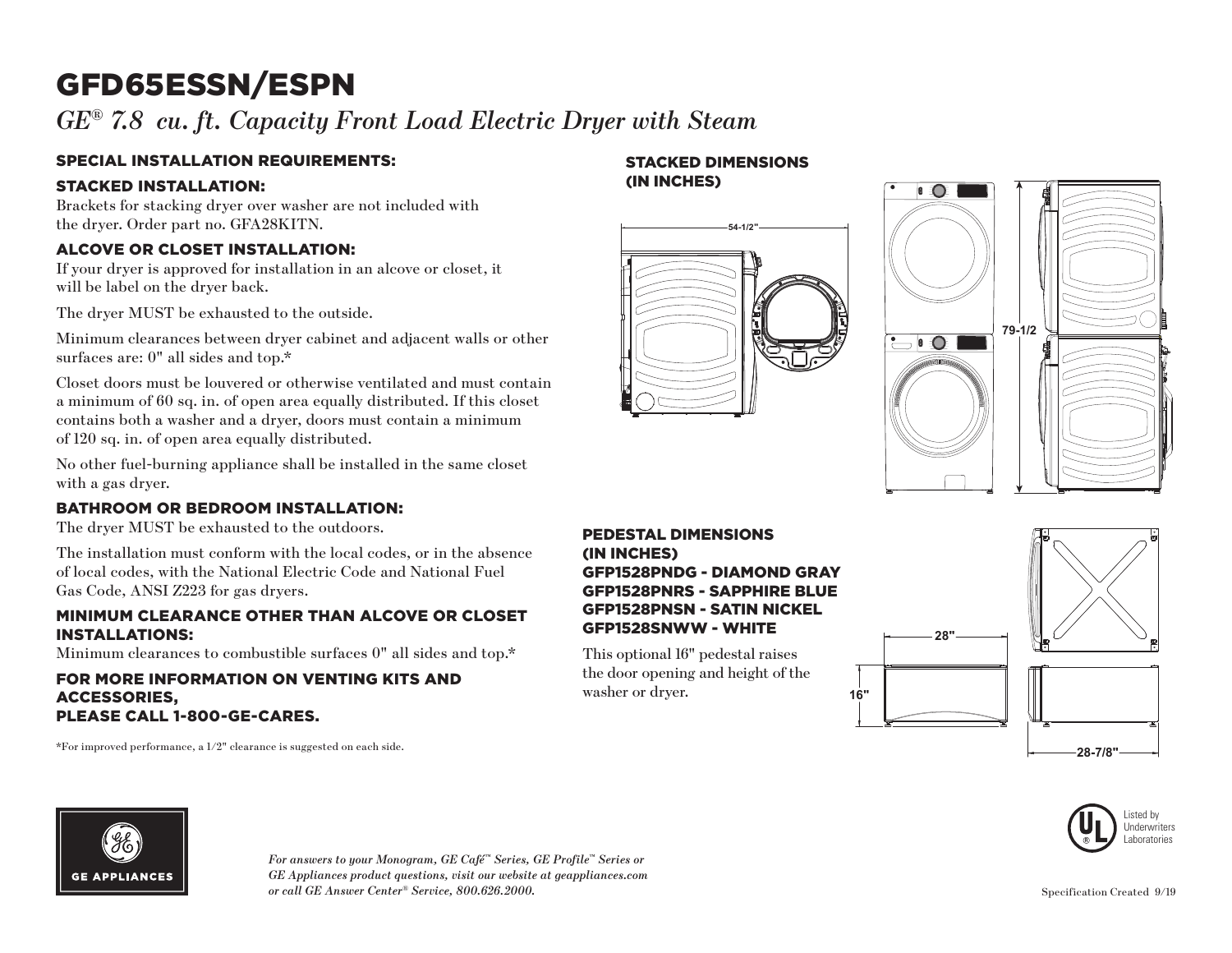### *GE® 7.8 cu. ft. Capacity Front Load Electric Dryer with Steam*

### DRYER EXHAUSTING INFORMATION –METAL DUCT ONLY

For complete information, see installation instructions packed with your dryer.

DUCTING MATERIALS: For best performance, this dryer should be vented with 4" diameter all rigid metal exhaust duct. If rigid metal duct cannot be used, then UL-listed flexible metal (semi-rigid) ducting can be used (Kit WX08X10077). In special installations, it may be necessary to connect the dryer to the house vent using a flexible metal (foil-type) duct. A UL-listed flexible metal (foil-type) duct may be used ONLY in installations where rigid metal or flexible metal (semi-rigid) ducting cannot be used AND where a 4" diameter can be maintained throughout the entire length of the transition duct. Please see installation instruction packed with your dryer for complete instructions when using flexible metal (foil type) ducting.

### EXHAUST LENGTH CALCULATION:

- 1. Determine the number of  $90^\circ$  turns needed for your installation. If you exhaust to the side or bottom of dryer, add one turn.
- 2. The maximum length of 4" rigid (aluminum or galvanized) duct which can be tolerated is shown in the table.

A turn of  $45^{\circ}$  or less may be ignored. Two  $45^{\circ}$  turns within the duct length should be treated as a 90° elbow.

A turn over 45° should be treated as a 90° elbow.

Dryers must be exhausted to the outside.

CAUTION: For personal safety do not terminate exhaust into a chimney, under any enclosed house floor (crawl space), or into an attic, since the accumulated lint could create a fire hazard or moisture could cause damage. Never terminate the exhaust into a common duct or plenum with a kitchen exhaust, since the combination of lint and grease could create a fire hazard.

Exhaust ducts should be terminated in a dampered wall cap to prevent back drafts, bird nesting, etc. The wall cap must also be located at least 12" above the ground or any other obstruction with the opening pointed down.

### FOR MORE INFORMATION ON VENTING KITS AND ACCESSORIES, PLEASE CALL 1-800-GE-CARES.

|                                            |                                       | <b>Best performance</b>                                            |                            |
|--------------------------------------------|---------------------------------------|--------------------------------------------------------------------|----------------------------|
| A<br>$\mathsf{A}$                          |                                       | Maximum length of 4"<br>dia. rigid metal duct<br>Exhaust hood type |                            |
| $-4-$                                      |                                       |                                                                    |                            |
| B<br>Domestic<br>$2 - 1/2$<br>dryer models | Number<br>of<br>$90^{\circ}$<br>turns | А<br>4"<br>opening                                                 | R<br>$2 - 1/2"$<br>opening |
|                                            |                                       | 90 ft.<br>60 ft.                                                   | 60 ft.<br>45 ft.           |
|                                            | 2                                     | 45 ft.                                                             | 35 ft.                     |
|                                            | $\overline{\mathcal{L}}$              | 35 ft.                                                             | 25 ft.                     |
|                                            |                                       | 25 ft.                                                             | 15 ft.                     |





*For answers to your Monogram, GE Café™ Series, GE Profile™ Series or GE Appliances product questions, visit our website at geappliances.com or call GE Answer Center® Service, 800.626.2000.* Specification Created 9/19